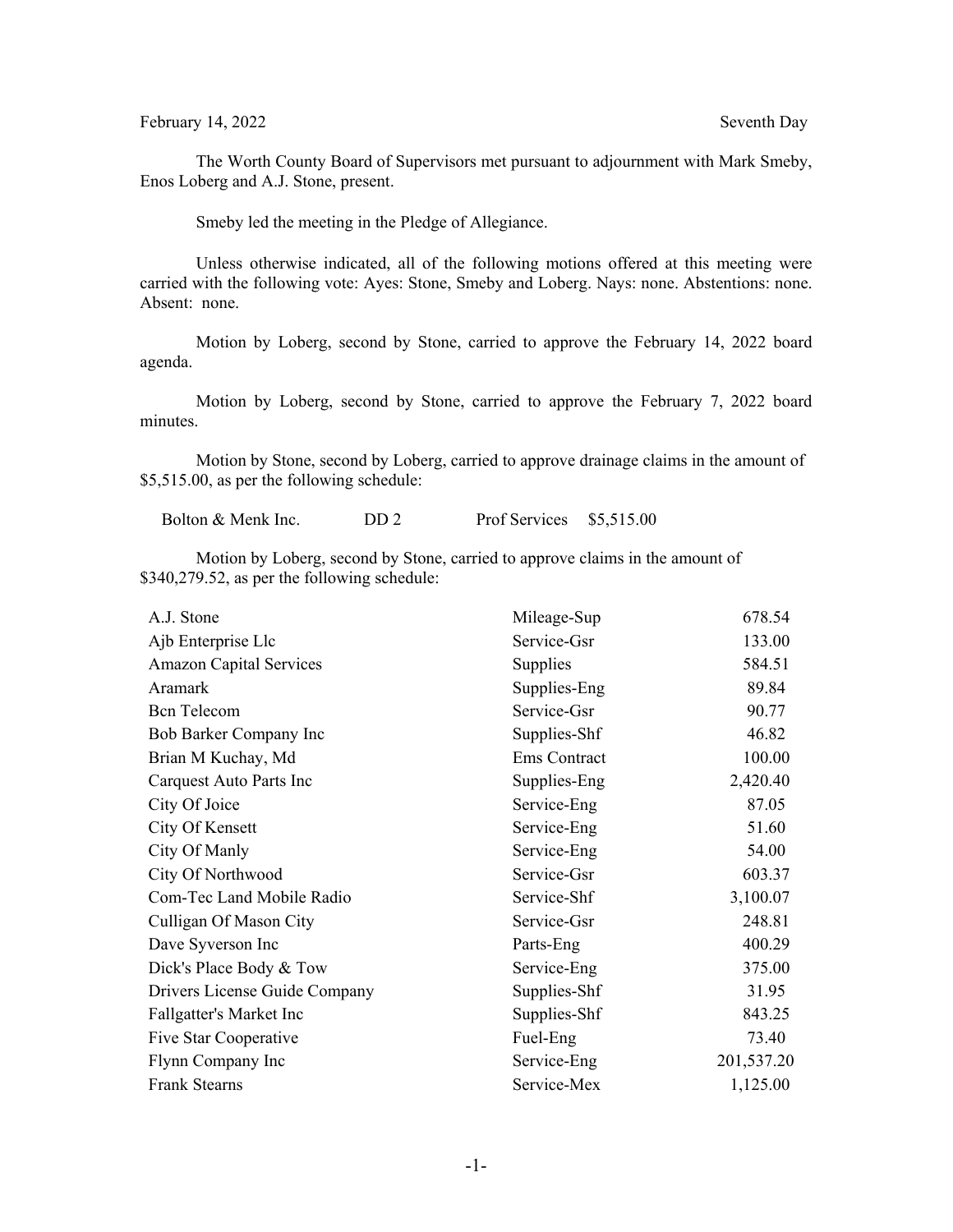| Greve Law Office                        | Reimb-Aty          | 17.90      |
|-----------------------------------------|--------------------|------------|
| <b>Heartland Power Coop</b>             | Service-Wwt        | 4,519.28   |
| Heiman Inc                              | Supplies-Con       | 749.00     |
| Huber Supply Co Inc                     | Supplies-Eng       | 193.50     |
| Ia County Recorders Assn                | Edu-Rec            | 100.00     |
| Ip Pathways                             | Service-Dap        | 1,028.00   |
| Isacs                                   | Edu-Sup            | 120.00     |
| Itsavvy Llc                             | Supplies-Dap       | 5,601.00   |
| Johnson Controls Fire Protection Lp     | Service-Gsr        | 4,434.41   |
| Kelly Hardware                          | Supplies-Eng       | 544.05     |
| Larsen Plumbing & Heating Inc           | Service-Gsr        | 4,076.66   |
| Lawson Products Inc                     | Parts-Eng          | 811.67     |
| Lexisnexis                              | Service-Aty        | 177.00     |
| Manly Junction Signal                   | Service-Sup & Aud  | 349.98     |
| Marco Technologies Llc                  | Service-Dap & Asr  | 684.15     |
| Mercyone North Iowa Occupational Health | Service-Tra        | 120.00     |
| Motorola Solutions Inc                  | Service-Dap        | 89,157.16  |
| <b>Nelson Family Trust</b>              | Rent-Shf           | 300.00     |
| Niacc                                   | Edu-Shf            | 114.00     |
| Northwood Anchor Inc                    | Service-Vaf        | 2,175.68   |
| Nuss Truck & Equipment Inc              | Parts-Eng          | 2,580.50   |
| Peterson Contractors Inc.               | Service-Eng        | 2,127.93   |
| Singelstad's Hardware                   | Supplies-Eng       | 169.06     |
| State Hygienic Laboratory               | Service-San        | 160.00     |
| Visa                                    | Service-Dap        | 2,107.06   |
| Von Bokern Associates Inc.              | Service-Shf        | 1,000.00   |
| Waste Management Of Iowa Inc            | Service-Sdp        | 2,200.00   |
| Wex Bank                                | Service-Tra        | 1,808.61   |
| Winnebago Coop Telephone Assn           | Service-Sdp        | 86.88      |
| Worth Lumber Co                         | Supplies-Eng       | 91.17      |
|                                         | <b>Grand Total</b> | 340,279.52 |

Motion by Stone, second by Loberg, carried to approve clerk of court's monthly report.

Motion by Loberg, second by Stone, carried to approve the addendum to Agreement for Law Enforcement between Worth County and the City of Joice.

Motion by Stone, second by Loberg, carried to approve resolution 2022.02.14.02

## **A RESOLUTION TO APPROVE DISBURSEMENT OF FUNDS FOR THE AMERICAN RESCUE PLAN ACT**

**WHEREAS,** on March 11, 2021, President Biden signed the 109 trillion-dollar American Rescue Plan Act and,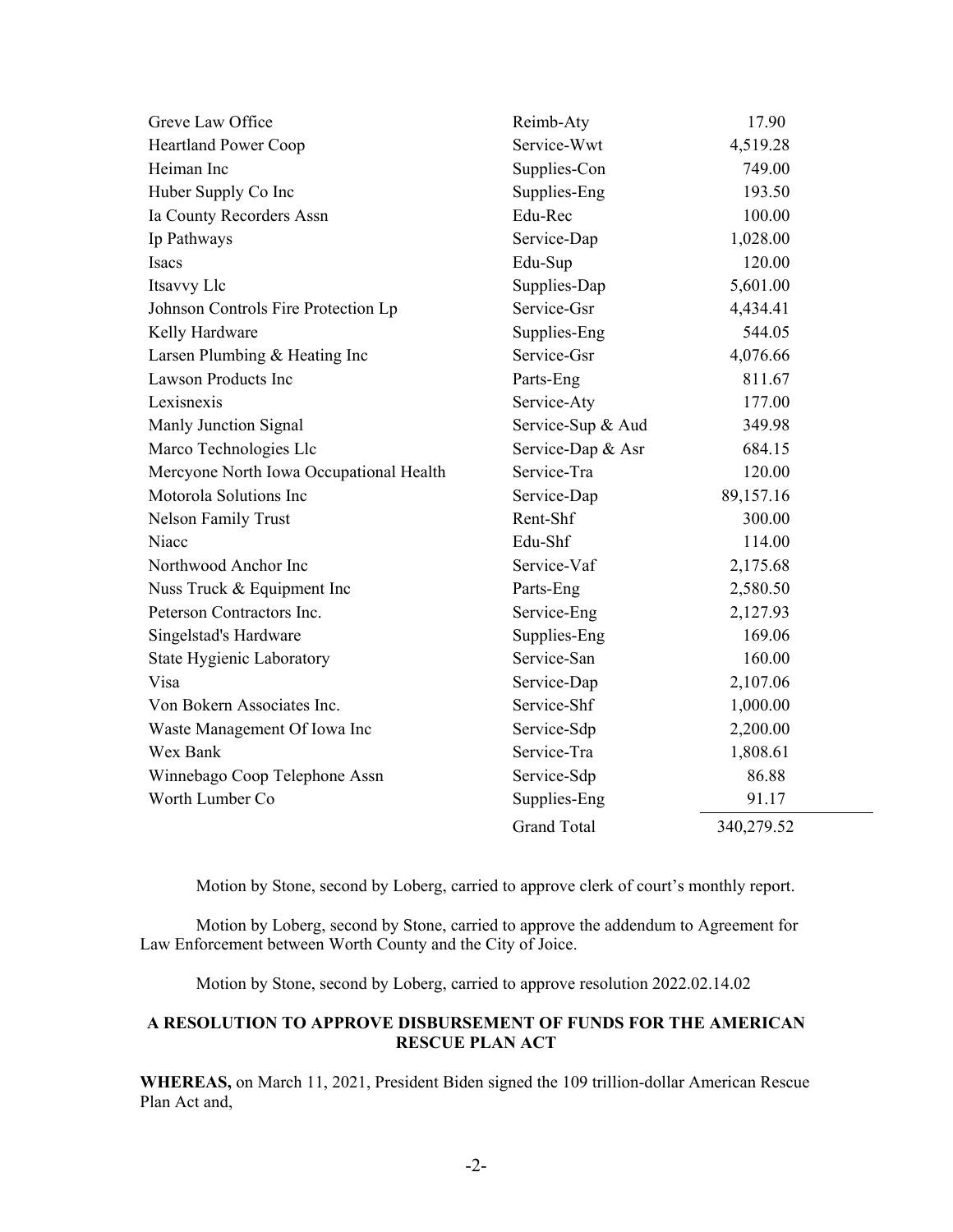**WHEREAS,** Worth County applied for and has been received the first tranche of funds for the American Rescue Plan Act totaling \$716,836.50.

**WHERAS,** the Worth County Board of Supervisors has reviewed some requests and determined some that will qualify for the American Rescue Plan Act and

**WHEREAS,** based on the distribution guidelines from the US Department of Treasury, the following projects have been approved fore the use of said funds:

• Water & Wastewater improvements at the 1-35/Hwy 105 interchange not to exceed \$700,000.

**BE IT RESOLVED** that the Worth County Board of Supervisors endorses the disbursement of American Rescue Plan Act Funds for the items listed and authorizes the Auditor to make these payments as they are presented.

PASSED AND ADOPTED this 14<sup>th</sup> day of February, 2022

Mark Smeby, Chairperson Board of Supervisors

I HEREBY CERTIFY that the foregoing resolution was duly adopted by the Board of Supervisors of Worth County, Iowa, at a regular meeting held on 02/14/22, by the following vote:

AYES: Stone, Loberg, Smeby NAYS: N/A ABSENT: N/A

ATTEST: Jacki A. Backhaus, Auditor and Clerk to Board

Chairperson Smeby recessed the regular session at 9:00 A.M.

Motion by Stone, second by Loberg, carried to open the public hearing of the first reading of Ordinance No. 2022.02.14 – An Ordinance Establishing Worth County Board of Supervisor Districts at 9:00 A.M. There was no public comment.

Motion by Stone, second by Loberg, carried to close the public hearing at 9:03 A.M.

Chairperson Smeby reconvened the regular session at 9:03 A.M.

Motion by Stone, second by Loberg, carried to approve the first reading of proposed Ordinance No. 2022.02.14 – An Ordinance Establishing Worth County Board of Supervisor Districts.

Motion by Loberg, second by Stone, carried to waive the second and third readings of Ordinance No. 2022.02.14 – An Ordinance Establishing Worth County Board of Supervisor Districts and to approve the ordinance.